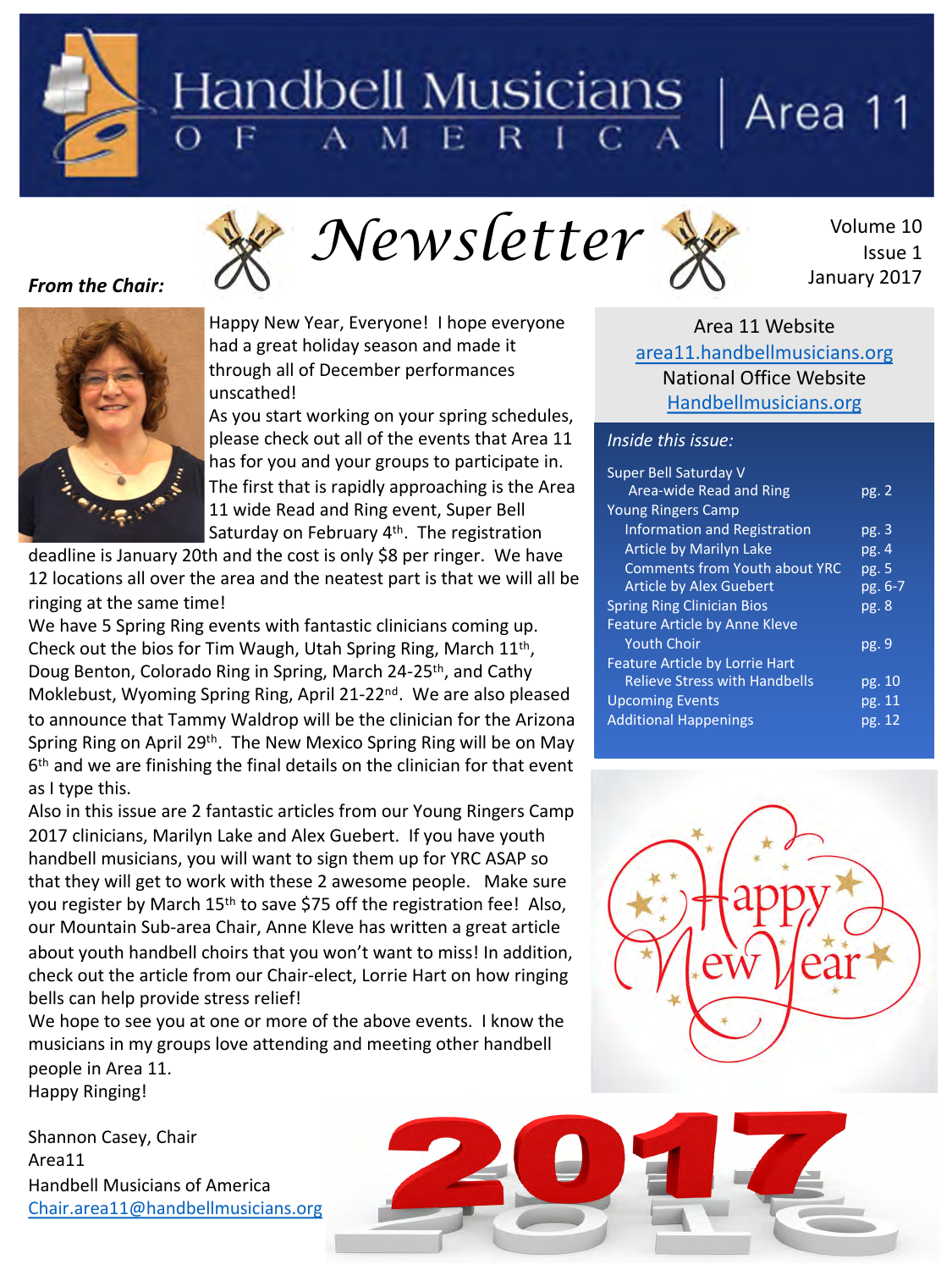# SUPER BELL SATURDAY V Annual Area-wide Read and Ring

# **Join us at SUPER BELL SATURDAY V, our Area-wide annual Read and Ring,** on Saturday, February 4, 2017 from 9:00 a.m. - to 12:00 noon!

It's a fun-filled morning of sight reading handbell music with other ringers in our area. You will be able to purchase any of the music we play that morning at a discount... with no shipping charges either!

#### We have several locations around Area 11 you can choose from to attend! **Registration is only \$8.00 per ringer!**

Go to our Area 11 website at <http://area11.handbellmusicians.org/events-4/events/> to find the registration form and register for this fun annual event! **Registration deadline is January 20, 2017** 

# **SUPER BELL**

**New Mexico** Albuquerque





**Arizona** Phoenix Tucson

**Colorado** Colorado Springs Littleton **Thornton** Windsor

2

**Wyoming**

Casper Cheyenne Sundance

**Utah** Sandy Ogden

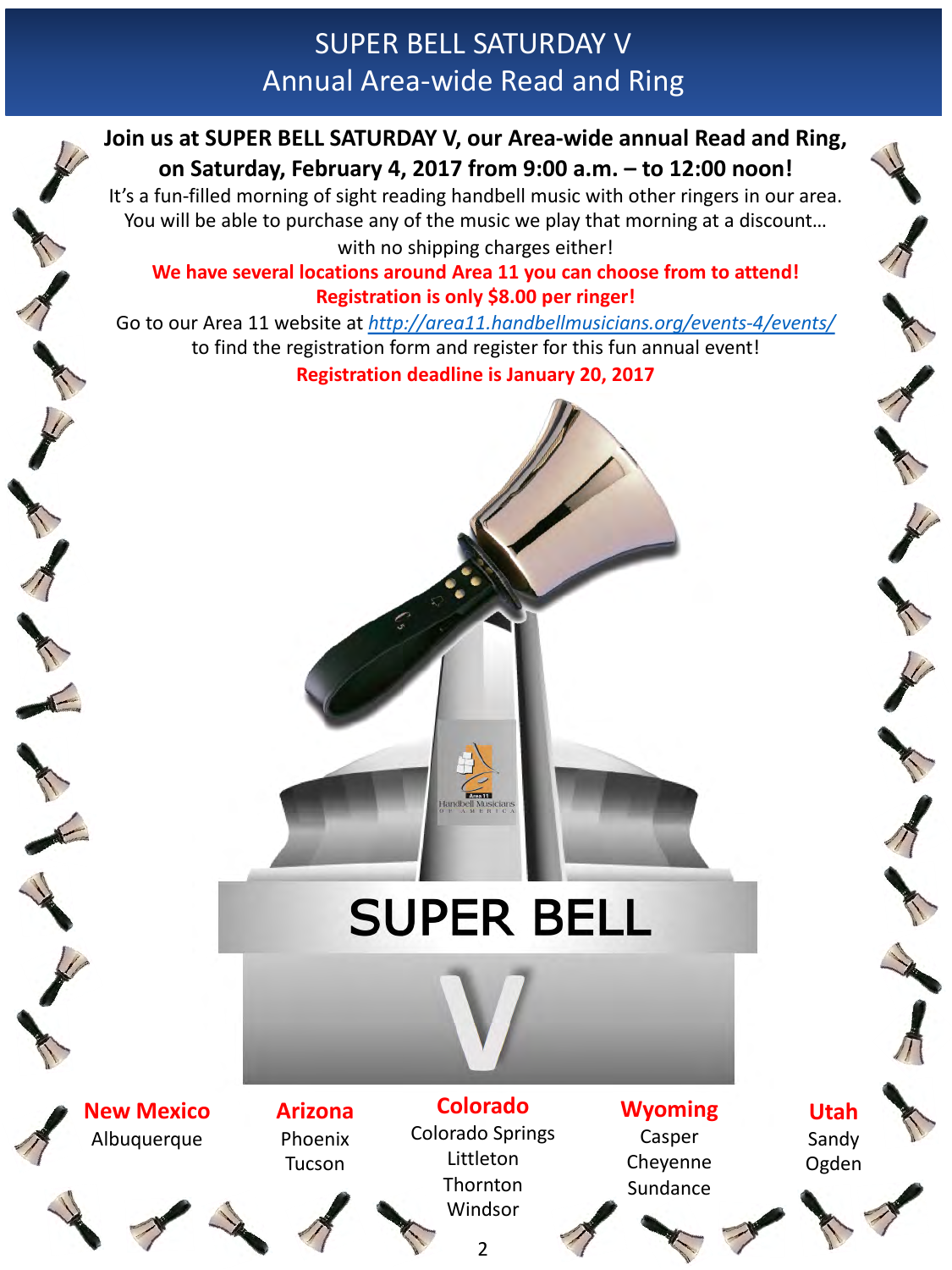# Can't Stop the Ringin'

**Guest Clinicians ~ Alex Guebert and Marilyn Lake** 

**Registration Fee \$300 before March 15, 2017; \$375 after March 15, 2017** \$50 non-refundable deposit per registrant is required at time of registration. The balance is due no later than May 1, 2017

**Registration Fee Includes: Lodging, Linens, All Meals - Sunday Dinner through Thursday Lunch, Music Packet, Camp T-shirt, Challenge Course, Camp Activities** 

Handbell Musicians of America • Area 11 Snow Mountain Ranch • Granby, Colorado

June 11-15, 2017

# Area 11 invites all youth ages 10-18 to Young Ringers Camp 2017 *Can't Stop the Ringin'*

**Registration is OPEN NOW! Last date to register is May 1, 2017** 

For more information and to register, visit area11.handbellmusicians.org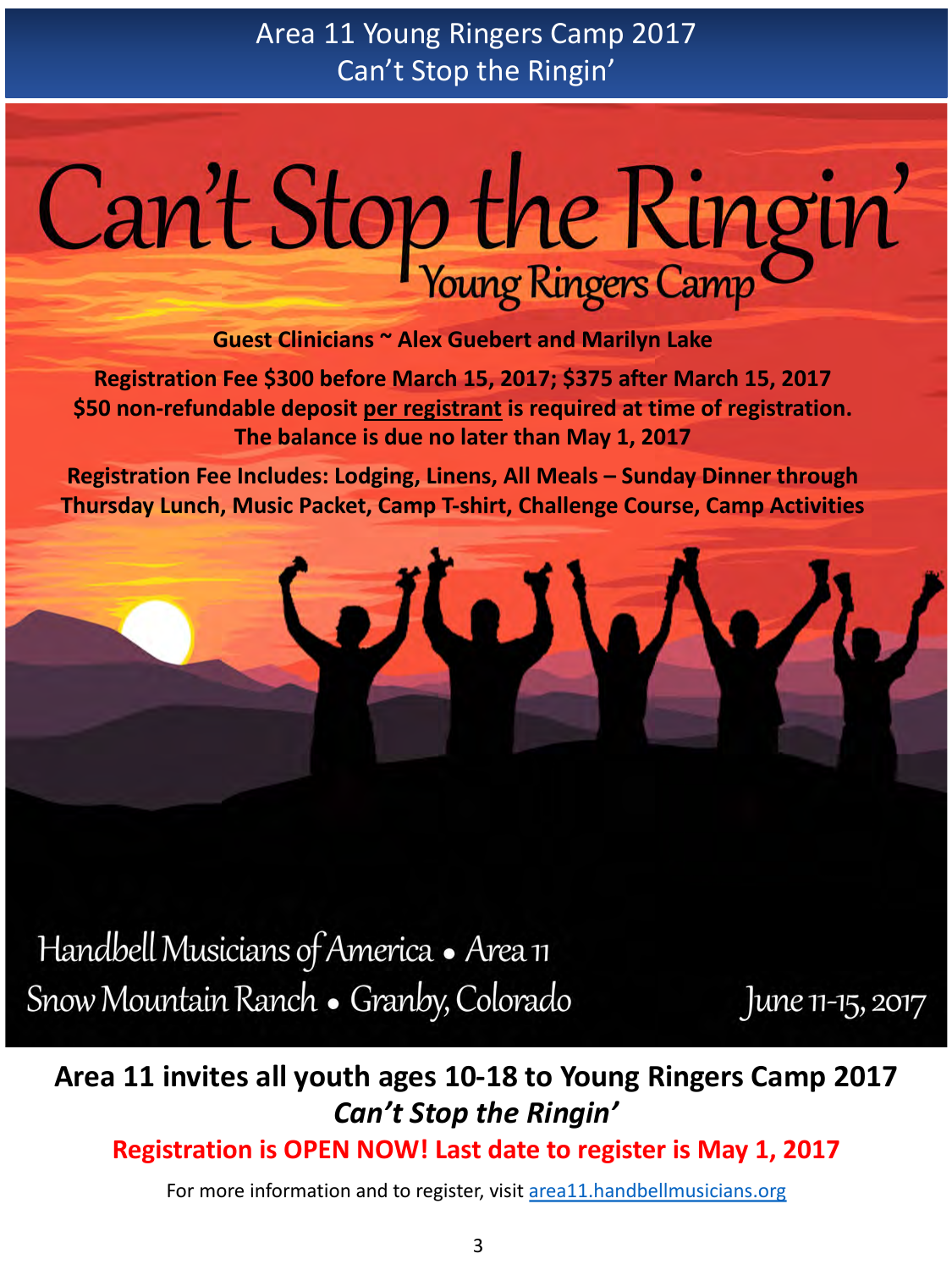Brrrrr....it is COLD outside here in Kansas right now...but my thoughts are on what we should bring for the festival next June...I think you should pack the following:

**12** sets of handbells and hand chimes (3-5 octaves should do! Let's plan for TONS of youth!)

**11** pairs of mallets (OK...maybe a FEW more!!!! Don't forget the big fluffy white ones for the big giant chimes!)

**10** Singing Bell Sticks

**9** sharpened pencils

**8** Tidy Cat Buckets (yes, I already have a few more than THAT, and NO they don't smell!)

**7** empty water bottles (I'll bring the dried beans to go inside.)

**6** (plus about 100) rhythm sticks for the buckets

**5** crazy Area 11 board members

**4** funky music t-shirts

**3** meals a day, plus snacks

**2** enthusiastic directors

# and some young musicians that have some mad handbell skills!

I am really looking forward to spending some more mountain time with the youth in Area 11 – marvelous music making, drumming, singing, hiking, and even tubing!

Marilyn Lake, Young Ringers Camp Clinician

# *Why is Young Ringers Camp such a wonderful experience for our young ringers?*

Several of my "young" ringers from the past came home for Christmas and contacted me last fall about ringing a couple pieces for our Christmas Eve Worship Services. Some had not rung for 10 years or so and they ranged in age from 18 to 27. What did they remember most about playing bells - going to Young Ringers Camps! They asked if we could have a "reunion" camp so they could all go again! They were so cute and it touched my heart to see that the memories of their time playing handbells was a highlight in their young lives.

Claudette Rothwell, Event Planner



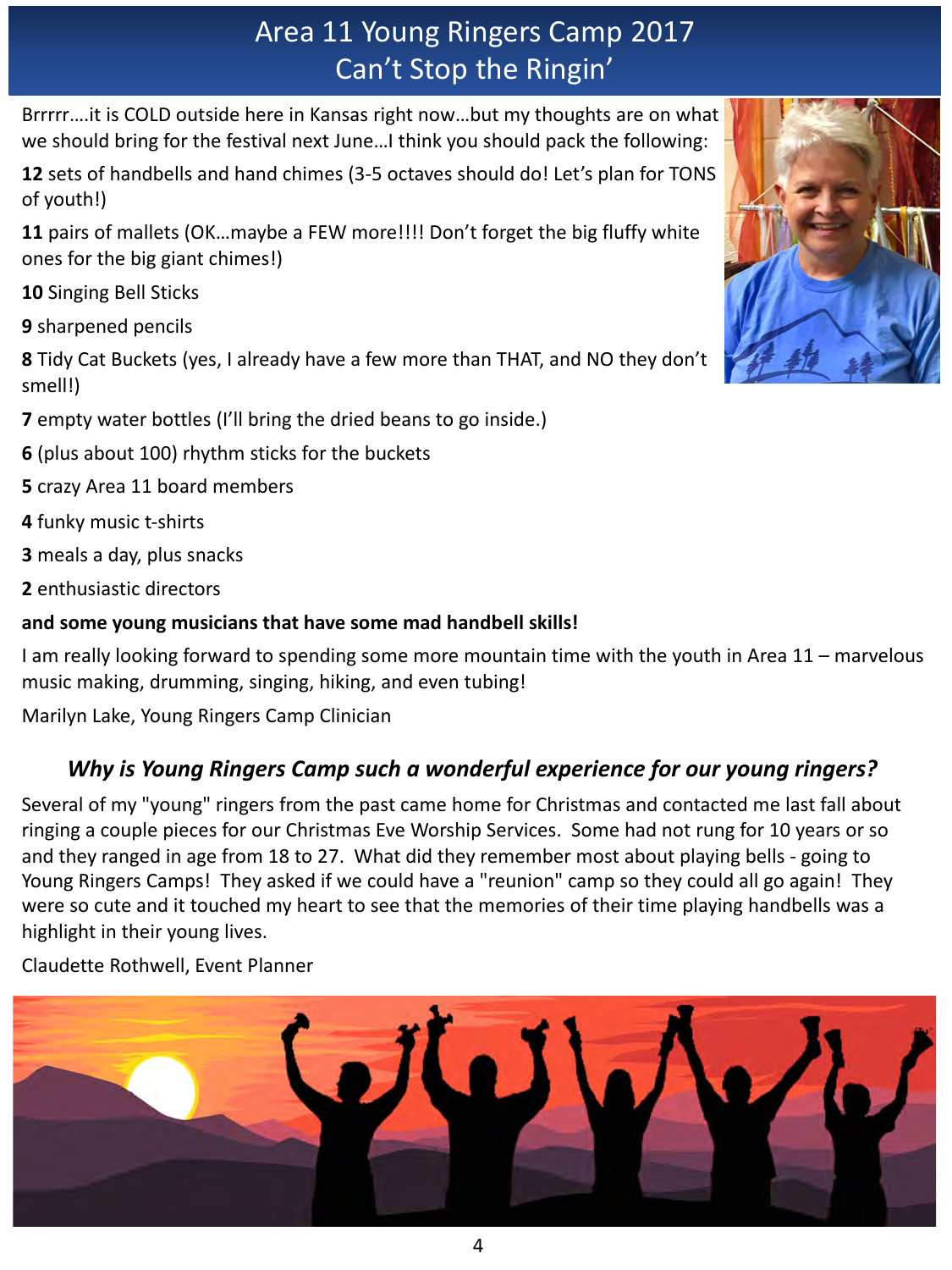#### *Here's* what some of our young ringers have said in the past about attending *Area 11 Young Ringers Camp!*

 $\blacklozenge$ Bell camp to me means meeting people who share the same love for handbells as I do! The experience that you receive at bell camp is priceless! The people you meet, all the new techniques that are available for us to learn, the recreation, and much more! I look forward to seeing all of my friends that I have made over the last few years this year! Bell camp is one activity that I look forward to the most during my summers! 

 $\blacklozenge$ Bell Camp was great! This was the first time I've played a piece without marking all my notes! I can read music now! Yaya!!! I am so proud of myself and everyone who was a part of Bell Camp!

 $\triangleleft$ I really feel like I am a better ringer than I was when I left home. The camp was great  $-$  let's do it again!

◆This was the first time I have been to camp and it was PHENOMENAL!!!

I really enjoyed meeting other youth bell ringers and learning new techniques. The outside bonding opportunities were great and the facility was awesome. I enjoyed being challenged with the music and 4-in-hand and working with other directors. I will NEVER forget this experience, I had a BLAST!! This experience has been great. It completely exceeded my expectations. I look forward to coming back!

◆Yo Yo. I love handbells!!!

 $\blacktriangleright$ This was fun. I hope I can do it again.

 $\triangle$ Wow! This camp has been absolutely fantastic! I do not want it to be over so quickly. This really has been the experience of a lifetime. I will miss ya'll!!!

◆This camp rocked!! I can't wait until next time. THANKS FOR THE TIME OF MY LIFE!!!

 $\blacklozenge$ I have really enjoyed this bell camp. Getting to know people has been really fun. I really like the songs we are playing, a good mix of hard and easy, exciting and beautiful.

◆I learned how to ring two notes I have not rung before! I learned how to work together and trust people I did not know in one of the team building games we played. I learned new ways to ring bells.

 $\bullet$ My first bell camp was a blast. I met some great people and learned some pretty music. Who knew I'd be able to sight read so fast! The camp itself was super cool. There are so many things to do. It's been a great experience!

◆One thing I have really loved and enjoyed at bell camp is all the friends you make. Another thing I really like are the directors. I also love the songs – they are so much fun. One thing I didn't like was how fast it went by. I wish there were more days!

 $\triangle$ It was awesome! I learned so much and can't wait to come back.

Pass all the information about camp along to all your youth ringers, all your friends' **youth ringers, and anyone you think might have youth ringers! Let them know about** the wonderful experience that awaits them if they come to Young Ringers Camp 2017 -**Can't Stop the Ringin'!**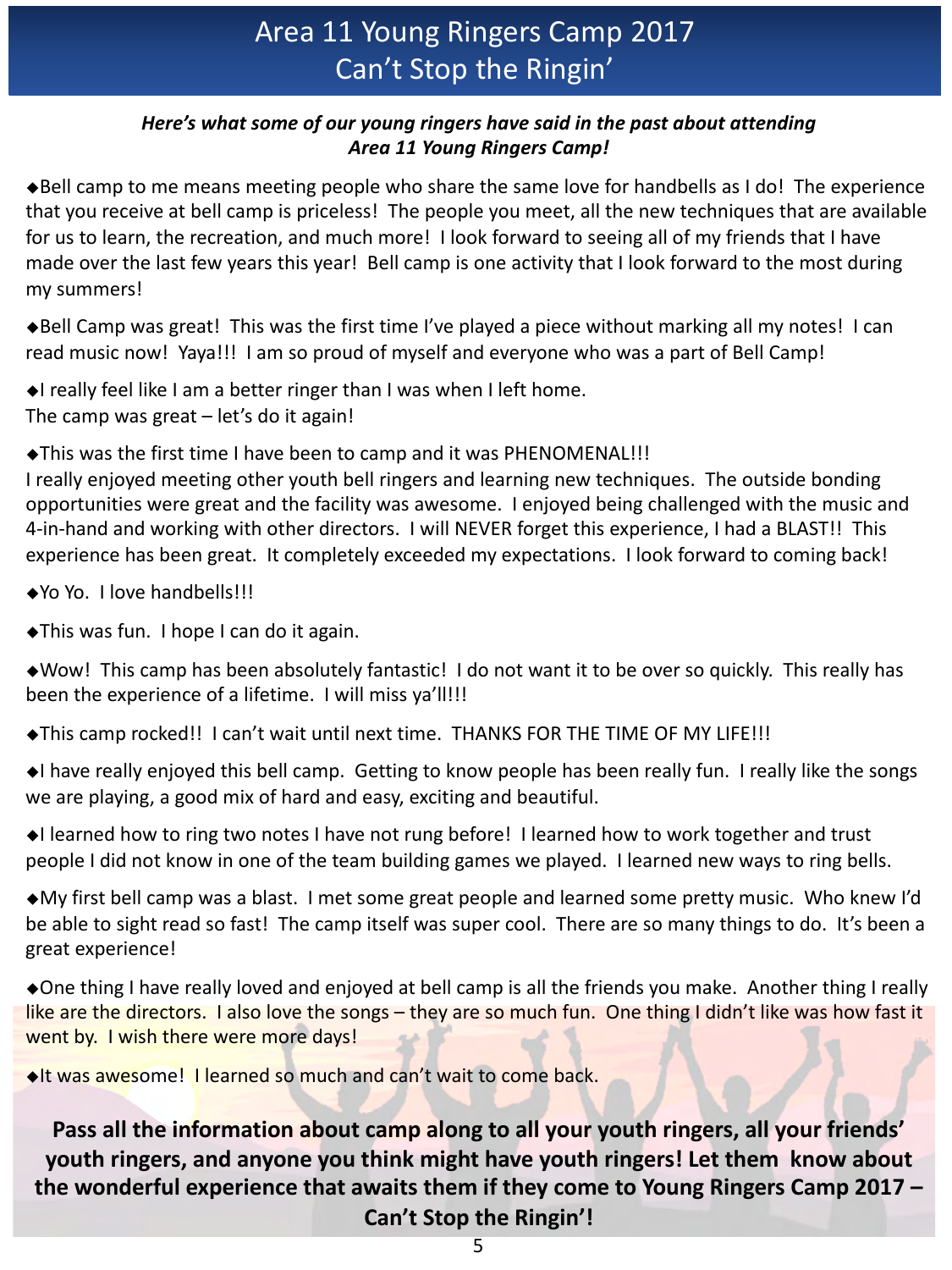

#### What is "Music"? How to achieve musicality through Engagement

"Please watch me, and not your music!" "Will someone please pass out the new music?" "Look at the music, measure  $24...$ "It's common for us musicians to use the word "music" when we really mean "musical score".

Is "music" just a useful shorthand for "musical score", or are we actually doing a disservice to our music-making by calling the score "music"? This is deeper than it sounds – if we want to dive in, we need to talk about the relationship between the conductor, musicians, and audience; and we need to talk about the shared goal: to make and experience music.

Let's start at the end, and go backwards. The primary goal is to create a musical experience that is enjoyable for the audience. (Secondary goals include providing learning experiences for the players and conductor, playing with appropriate technique

so as to be ergonomic for the players, etc.) An enjoyable musical experience is both aural and visual. More importantly, an enjoyable musical experience always features engagement between the conductor and players, between players themselves, and between the musicians and audience. (Here I use the term "musicians" to include both players and conductor.) Imagine lines of energy flowing from conductor to players.



Then, imagine that same energy between ringers who play near each other.



For the music to be made well, the energy must be flowing among all of these people! And by extension, the musical energy is felt by the audience.

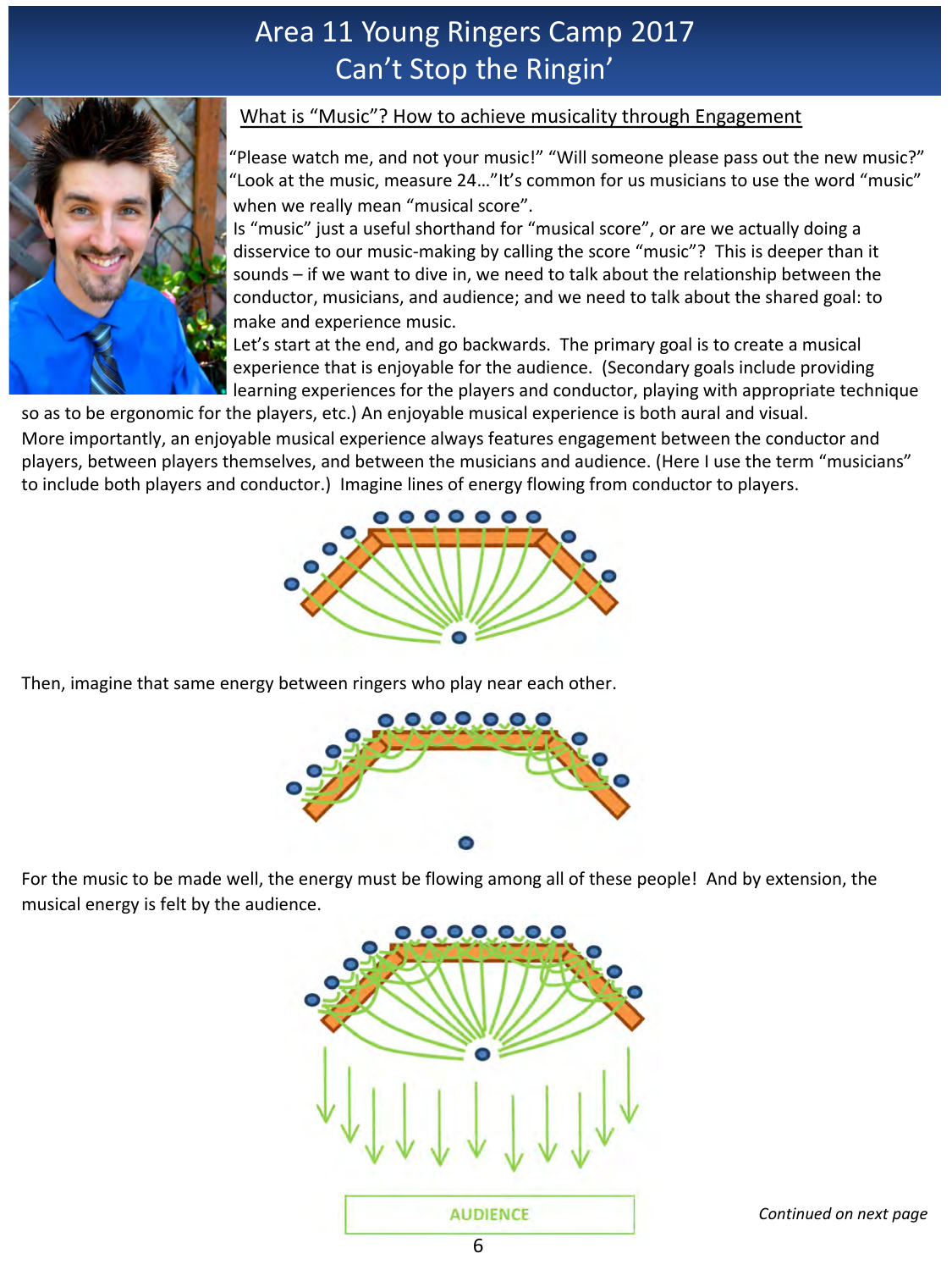*(Continued from previous page)* It doesn't hurt to encourage players to engage directly with the audience as well, though this is the hardest part of the process for most musicians. "Engage with me, with your fellow musician, and with the audience!" - ask them these things in this order, because they go in order of difficulty.

Here are some strategies to achieve the maximum level of engagement, for ringers and for directors. In each instance, consider the primary goal: the best musical experience for the audience.

**Ringers:** Before rehearsal, get a group of four or five ringers who play consecutive positions on one of your group's easier pieces. Practice playing through an easy passage without a director. Someone should take charge and give a preparatory upbeat (breathe in while lifting the bell to show the upbeat to your neighbors). Through trial and error, find out which people tend to take charge and which tend to follow. Sometimes, the natural leaders lead; sometimes, the music forces those who are more shy to take a commanding role. After you successfully play the passage with rhythmic togetherness, switch everyone's parts (temporarily). Play the same passage again. Later, try this exercise with a more difficult passage from the same piece.

**Ringers:** Understand that the "music" is the whole experience, not just the notes on the page. The musical score is like a movie script – as a moviegoer, you wouldn't expect to see an actor reading lines; rather, the actor engages with the audience by giving a powerful performance. The score, then, is your script; do your best to engage with the director and others by forcing yourself to look up at them as much as you can. The "music" is the movie – the whole performance.

**Directors:** You might bemoan the idea of taking a break during rehearsal, thinking it a waste of valuable time. On the contrary, it's essential. A break is the perfect time to get people to communicate, share, and empathize with others in the group. This increases engagement. If a personal argument between a few members becomes disruptive in rehearsal, it should be treated like an attack on the musical integrity of the group. Make it clear that personal problems between members must be left outside of rehearsal for the engagement of musicians to function (but to be on the safe side, try to avoid assigning the conflicting personalities next to each other in the future).

**Directors:** Do simple warm-ups. Ask ringers to play alternating notes (R,L,R,L, etc.) along with your conducting. Vary your tempo (step forward a bit for obvious *accel.*; step back a bit for obvious *rit.*) and your dynamic range (use more vertical *and* horizontal space for *forte*). With every gesture, prepare and inform their next move. This allows them to get used to engaging with you. When they are comfortable with this, begin to make more sudden and wild changes, adding in fermatas, sudden changes to fast tempos, etc. Then, choose an easy piece and challenge them to watch you and (peripherally) other ringers *more* than they look at the score. During this piece, add your own *ritardando* in one spot, without warning them. See how many people catch it, but when the piece ends, don't talk about it. Then run the piece again, and see how many more are prepared for it this time.

Directors: Implore ringers to "engage". Use that word often, as a reminder in rehearsal. Also, try to make a point to use "score", "music score", musical score", "sheet music", or another term when referring to the score, but not "music". 

**Directors:** Ask ringers to memorize a very easy piece which has no accidentals. Perform this piece away from tables, as a procession, or with ringers dispersed throughout the performance space.

When ringers truly engage, they will truly understand they are musicians. They will feel the connection between their fellow ringers and the conductor, and by extension, the audience. They will understand that the score is not "music" but that it is the script for them to learn, and look at sparingly.

This is why I like the term "handbell musician" a little better than the term "ringer". "Ringer" is great because it embraces the aspect unique to our instrument. But "musician" communicates that we aspire to a level of musicmaking on par with professional orchestras. When we use that term, we show that we understand the idea of engagement between musicians and between the group and the audience.

"Engage!" Inspire ringers to be musicians and communicate musically with one another. The end result is always worth it.

Alex Guebert, Young Ringers Camp Clinician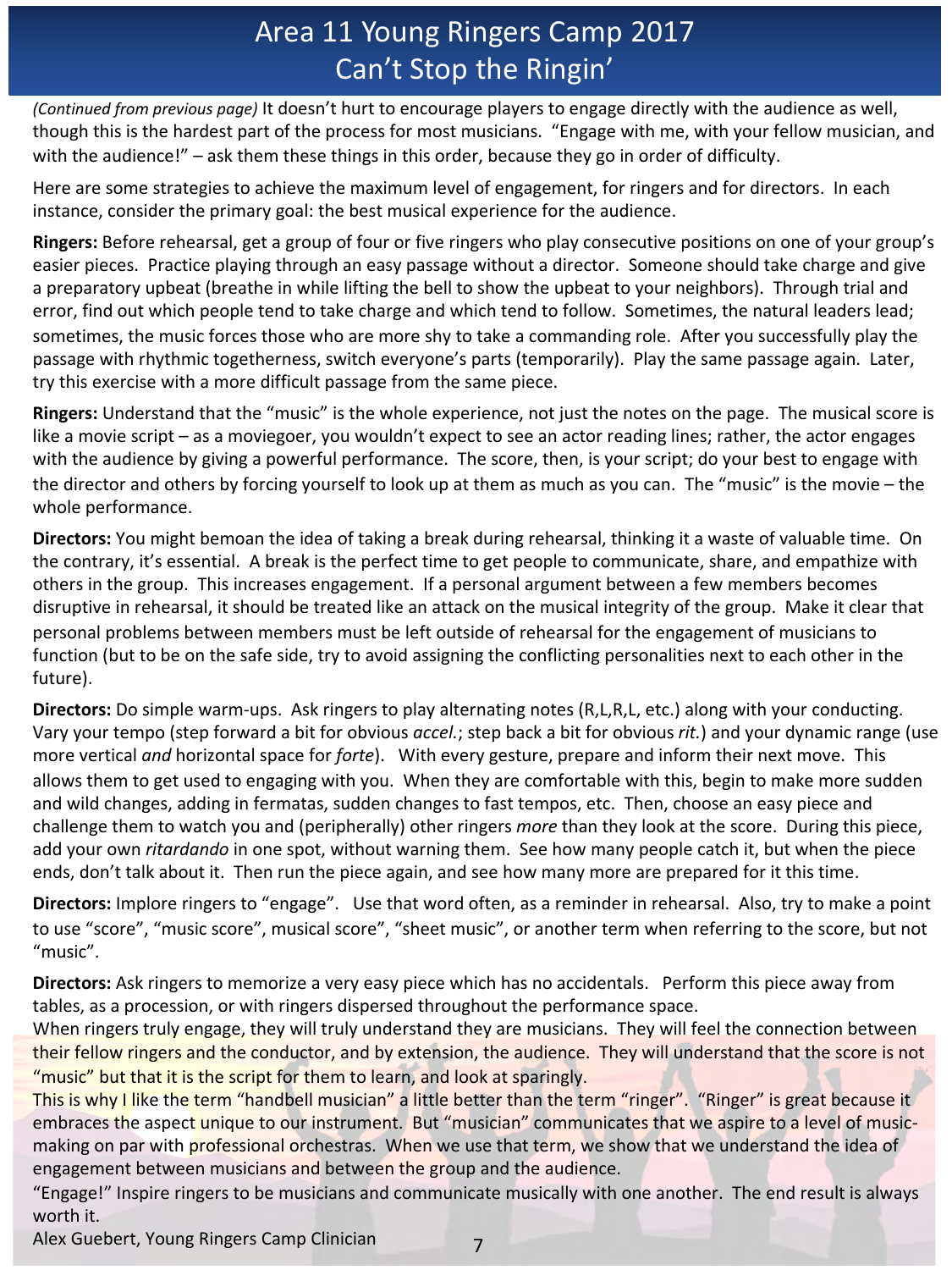# Area 11 Spring Ring Clinicians Doug Benton – Colorado, Cathy Moklebust – Wyoming, Tim Waugh - Utah



Doug Benton has spent over 50 years as a professional church musician in the Phoenix area. He has served on State, Area and National Boards of the Handbell Musicians of America, including Chair of the Director Education Department, and is a frequent contributor for Overtones, including the first major research on Carpel Tunnel Syndrome and Handbell Ringing. He has also directed massed choirs at National, Area, State and Local Festivals, and has been a clinician at international, national, area, and state events. He is an ASCAP award winning composer/arranger of music for brass, choir, handbells, orchestra and organ. Currently, Doug is Director of Music Ministries for Gold Canyon United Methodist Church in Gold Canyon, Arizona where he administers isters a large choral program and directs orchestra and handbells, and manages a 10-event Performing Arts Series annually for the church, and hosts the Canyon Sounds Series for the Gold Canyon Arts Council.

Cathy Moklebust has developed and directed handbell music programs since 1983, and has played bells since childhood. With her dynamic, positive approach and skilled conducting, she is in national demand as a handbell clinician and festival conductor. As one of today's most popular handbell music composers, she has well over 200 published compositions and arrangements to her credit, many of them reaching bestseller status. Her music has been described as "pure joy to ring and listen to, having a uniquely delightful sense of melodic and rhythmic interaction, with elegant form and style." She has been commissioned to write music for festivals and other events, as well as for many individual handbell ensembles, including nine for the Raleigh Ringers. Cathy's music has been broadcast on "Today," "Good Morning, America," public television, public radio, and SiriusXM satellite radio.





Internationally acclaimed conductor, composer, and performance arts educator, Tim Waugh is well known in many performance mediums, including handbell, choral, church music and musical theatre. After a career spanning over 33 years of public school music education with award-winning choral groups, Tim retired and is currently the Artistic Director and Founding Conductor of one of the newest community bell choirs, Charlotte Bronze Handbell Ensemble, based in uptown Charlotte, NC. Tim still has time to pursue other facets of music-making! His conducting, workshop, and performance travels have taken him to almost every US state and to Puerto Rico, Venezuela, Hong Kong, Canada, England and Ireland. Some of his most memorable performance venues include Simon Bolivar Hall – Center for Social Action through Music – Caracas, Riverside Church and Carnegie Hall - New York City, Hampton Court Palace – Surrey, Sheldonian Theatre - University of Oxford, St. Patrick's Cathedral and Christ

Church Cathedral - Dublin, and just about anywhere in Puerto Rico! He is also an active published composer and author and is often commissioned to write new compositions for events and festivals. He has also won several composition contests over the past 24 years.

During 2016, Tim conducted many handbell and choral events, including the International Handbell Symposium Youth Division in Vancouver, BC, Canada, Cabell County High School Chorus, Riverside Church (NYC) Handbell Festival, the first ASPIRE Handbell Festival for Charlotte Bronze, and a collection of festivals and workshops in many locations.He is often on the road conducting or teaching at many festivals and workshops he does each year. Tim has been and continues to be associated with many organizations supporting music education, church music, choral, handbell and organ performance. Throughout his musical career, he has been nominated and/or received many awards and honors.

In 2008 Dean Jensen of THE HANDBELL PODCAST called Tim "the busiest guy in handbells" and it seems he's tried in the following years to work hard to maintain that title!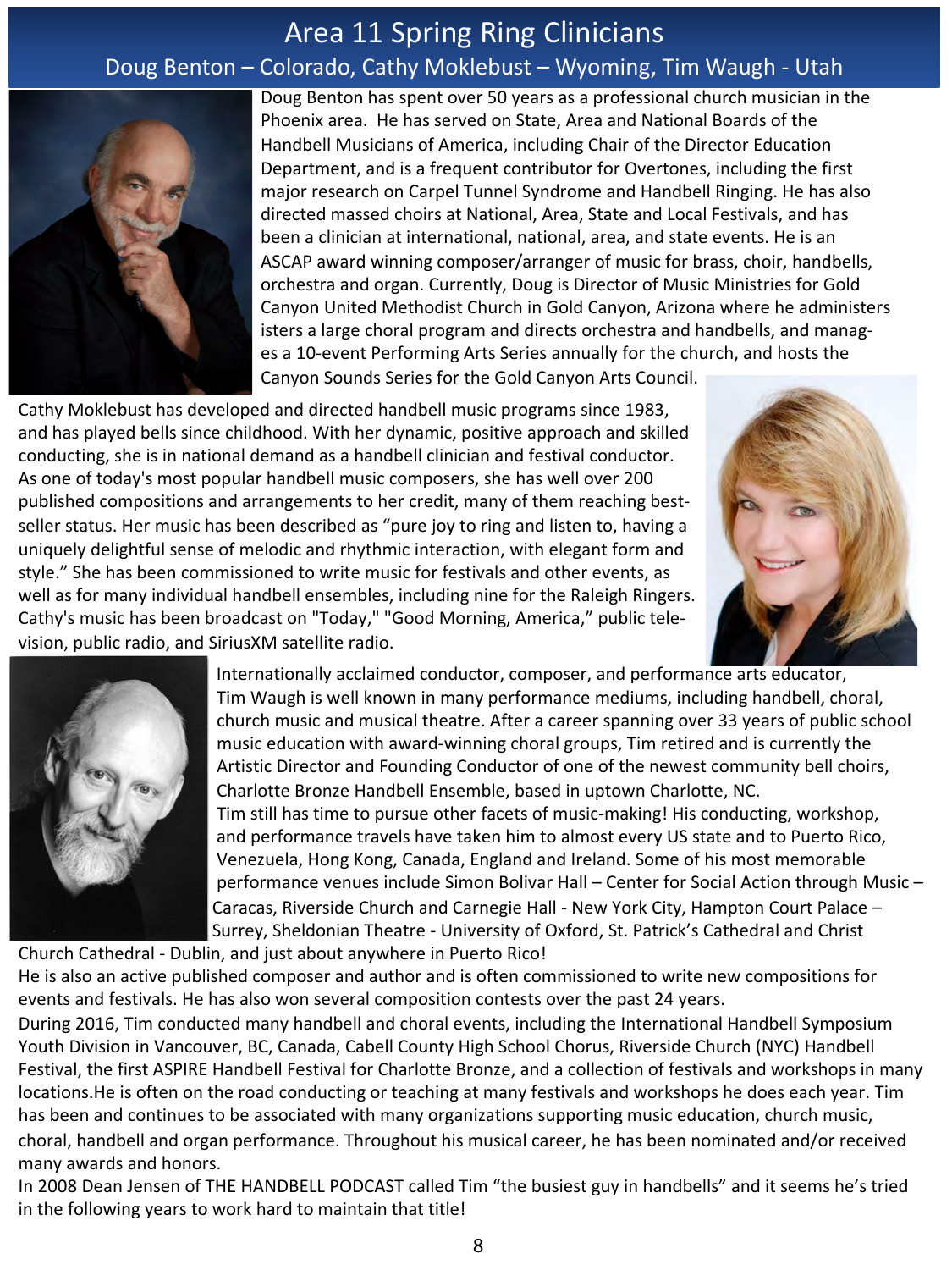# Feature Article – Adding Youth to Your Program or Starting a new Youth Choir *by Anne Kleve, Mountain Sub-Area Chair*

Calling ALL Youth! Want to add youth to your choir or start a new choir? These guidelines are from my own experience over the last 14 years. I have been directing, teaching, and growing a youth handbell program since 2003. My first youth choir was 5-8<sup>th</sup> grades. Then 4-5 years later, I added a younger choir of  $2^{nd}$ -4<sup>th</sup> grade. I tried adding  $1^{st}$  graders, but it was definitely a struggle for some of them. Then I had enough high schoolers, that had been ringing since elementary school, to become a choir of their own.

#### Grades:

PreK-2<sup>nd</sup>: Colored Bells & Boomwackers (they should be able to follow their letters & colors)  $2<sup>nd</sup>-4/5<sup>th</sup>$ : Boomwackers & Chimes (less expensive and more durable if dropped)

4/5<sup>th</sup>-8<sup>th</sup>: Chimes & Bells. (Bells are a "privilege", so move them up when kids prove they are ready and responsible.)

High School: can supplement an Adult choir or they can be a small ensemble growing into their own choir.

Every fall I spend at least 6-8 weeks on "music basics" and notation. Worksheets, games, flash cards and "name a note" timed races. Start with one chime at a time using their dominate writing hand (space note-left hand & line note-right hand).

Work on insolating movements: wrist action "flicking", then forearm, then whole arm "ferris wheels" or "scooping ice cream", then moving their feet (one in front of the other). Always use warm ups to reinforce movements.

If there is a young child that struggles with 2 chimes, then just work on one at a time. They may circle their own notes, but I try not to do it for them. I do not allow them to "letter" their notes at all. They should learn to read the music, not the circles or letters. This normally takes at least 5 months for them to become comfortable and every year we review. Put experienced kids next to newer and younger children, so the older kids can help mentor and don't get bored.

You just need six-seven kids to start. It's great to have adults ring with and teach their children, or vise-versa. If you have specific questions, please reach out to me at mountain.area11@handbellmusicians.org

#### Benefits of participating in a youth church bell choir:

Teaches responsibility and accountability Spiritual growth through musical expression Augments Biblical teachings Creates new friends through fellowship Provides opportunity to use God-given talents Increases musical knowledge Develops self-confidence Teaches a child to ring and sing



Anne Kleve, Mountain Sub-Area Chair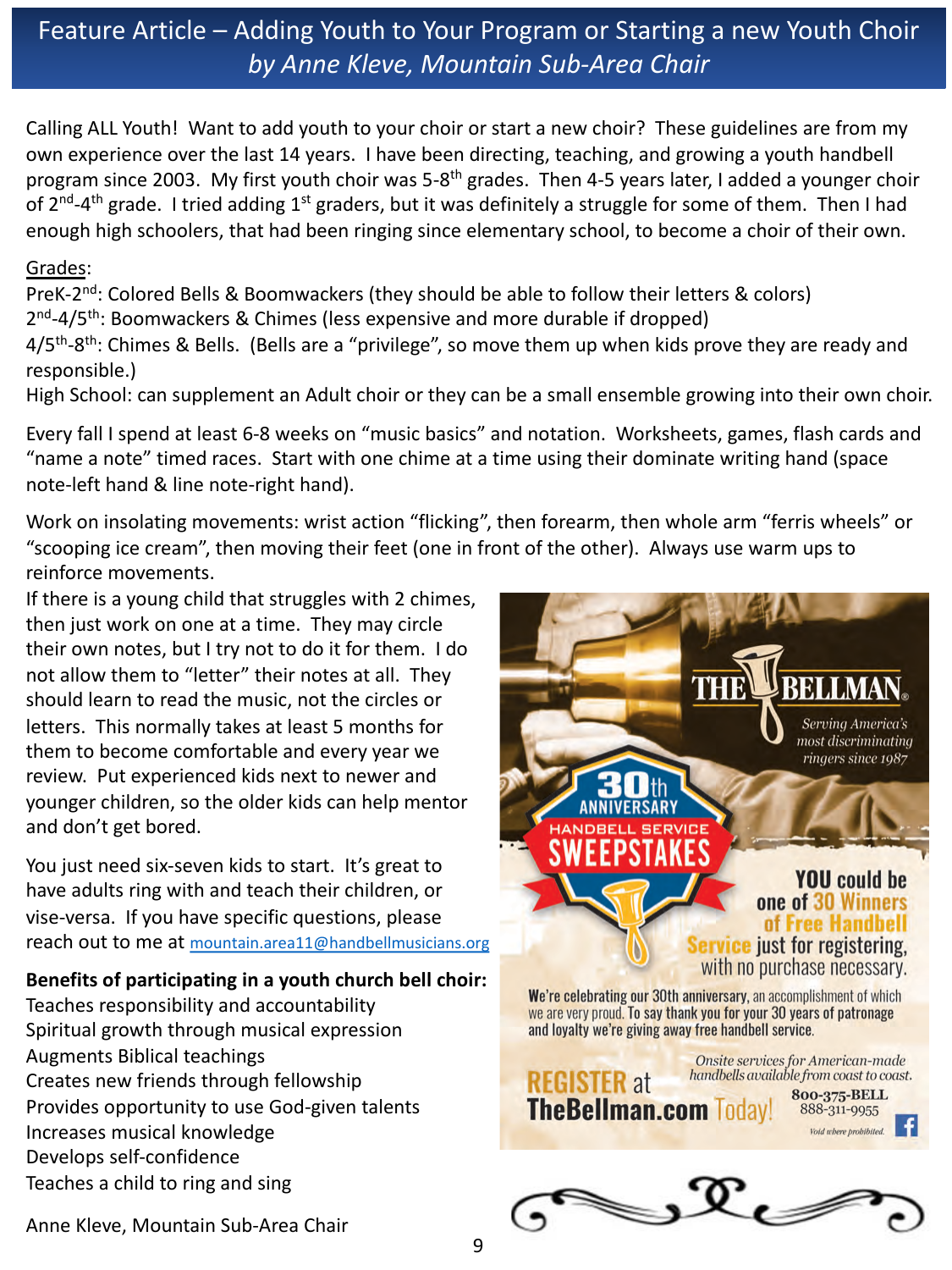# Feature Article  $-$  Relieve Stress by Playing Handbells *By Area 11 Chair-elect Lorrie Hart*

# **Want to beat stress? Play handbells!**

Feeling stressed out? This is a common complaint in today's society, and we've all been there. Stress is the body's response to threatening or overwhelming situations. Think about early humans being chased by predators. Stress responses set off the fight or flight reactions that probably kept our ancestors alive. They provided lots of extra adrenaline to run away or fight off dangerous situations and caused other changes in the body that were supposed to be temporary. Run away, calm down, go back to normal. Unfortunately with today's society, stress often doesn't get resolved, leaving us with too many physical changes in our body that interfere with feeling relaxed, happy and calm.

Most researchers agree that the basic principles for reducing stress include the following: move during the course of the day and get physical exercise, connect with other people, do something you enjoy and live in the moment, for example by doing things that help distract you from stressful thoughts. Relaxation exercise are a great way to help the body recover from stress as well. But you know what else works great? Handbell ringing! And here's why.

Look at all the principals of stress reduction that it meets. You get to move. I would even say that the more you move with the music, the more benefit you derive, so get moving! Second, hopefully you enjoy what you're doing. (I'm leaving out here the unfortunate times that not being able to play your part stresses you more! But we know what fixes that right? Practice! And how rewarding is it when you get there?) And the concentration required to play handbells helps you stay in the moment, turning off the part of your brain that is stressed.

In addition, listening to music has been shown to reduce stress hormones and improve cardiovascular functioning. To my mind it's even better when you're part of making that music come alive. Plus playing with a group is a wonderful way of connecting with others and being part of a larger thing. I'm sure we all remember a time when the music came together and gave us goosebumps—and it took all of the choir to get there. In my experience it's even more rewarding when a piece at a festival comes together and you're part of the 200 person group! When you're caught up in the music and what you're doing you have to live in the moment and be distracted from whatever you were worrying about when you walked in. And finally, I hope you're laughing and having fun in your rehearsals. Laughter is a great reliever of stress. Even smiling, whether you feel like it or not, starts a feedback loop to your brain that will make you feel happier and more content. And it is a proven fact (or it should be) that handbells make people smile!

So play handbells, get others to play handbells and let's go reduce some stress!

~ Lorrie Hart, Chair-elect

## *Accepting Submissions for Special Feature Articles*

If you and/or your choir would like to share an event you have participated in or organized, we would love to feature you in our Area 11 Newsletters. If you would like to submit an article, send your submissions, including any pictures you have, to Mary Moffett at Communications.area11@handbellmusicians.org. We're looking forward to hearing about the wonderful things happening with the handbell ringers in Area 11!

Special Feature Articles may be sent at any time and will be included in any future issue of our Area 11 Newsletter. You will receive an email telling you in which issue your article will be featured.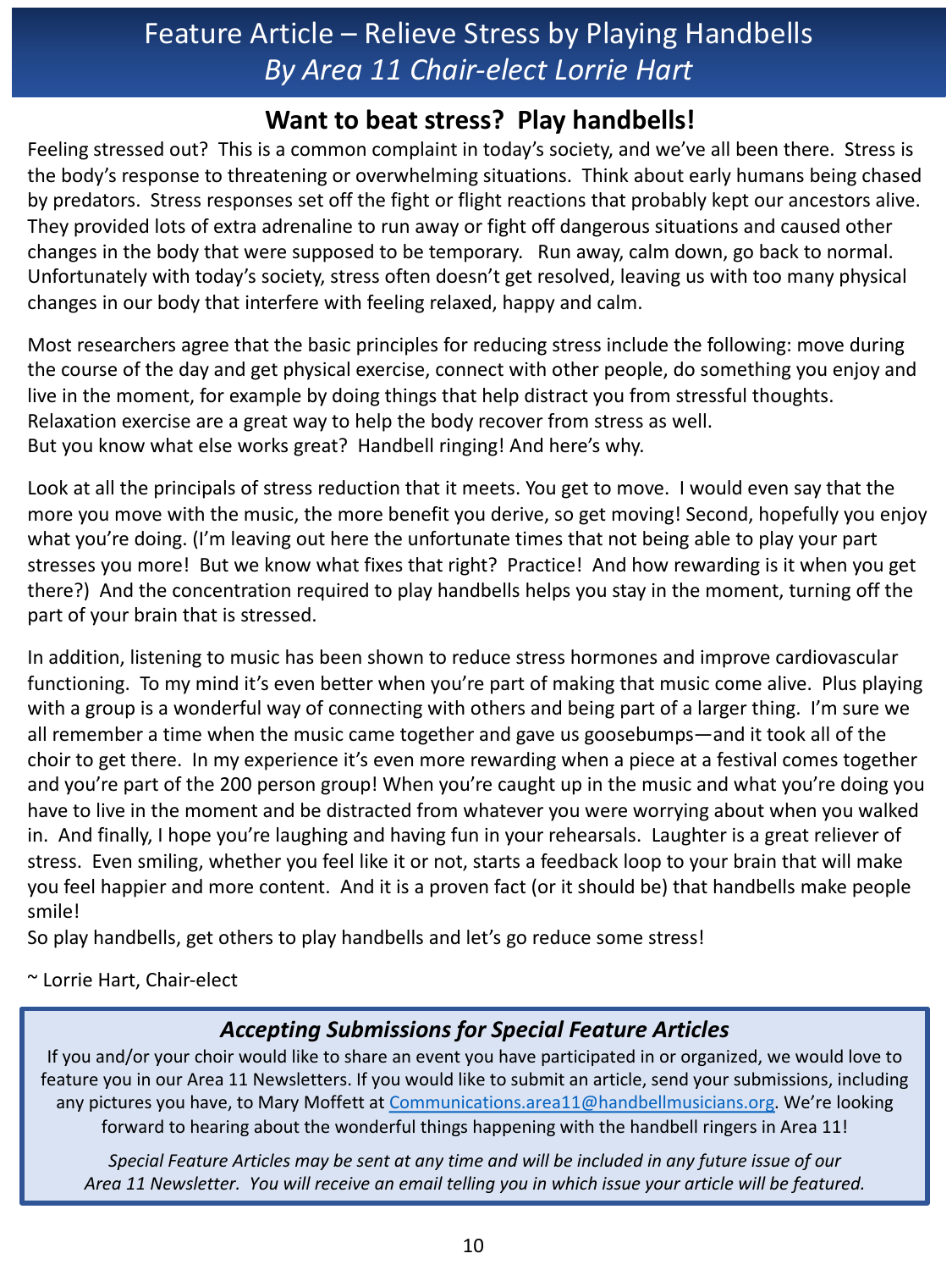# Area 11 Upcoming Events



For additional information about each event, visit our Area 11 website at *[http://area11.handbellmusicians.org/events-4/events/](http://area11.handbellmusicias.org/events-4/events/)*

# **SUPER BELL SATURDAY V** *Area-wide Read and Ring*

Date: Saturday, February 4, 2017 Time: 9:00 a.m. - 12:00 noon Location: Several locations around Area 11 **Registration for this event is Only \$8! Registration deadline is January 20<sup>th</sup>! All the locations and** 

The registration form are on the

**Area 11 website.**



**Utah Spring Ring Arizona Spring Ring** Date: Saturday, March 11, 2017 **Date: Saturday, April 29** Clinician: Tim Waugh Clinician: Tammy Waldrop Time: 8:00 a.m. Time: 8:00 a.m. Concert Time: 5:00 p.m. Location: Herriman HS in Herriman, Utah

Date: Fri-Sat, March 24-25, 2017 **Date: Saturday, May 6** Clinician: Doug Benton Clinician: To be announced Location: Greenwood Village, Colorado More information coming soon

#### **Wyoming Spring Ring**

Date: Fri-Sat, April 21-22, 2017 Clinician: Cathy Moklebust Location: Casper, Wyoming

#### **Young Ringers Camp Can't Stop the Ringin'**

Date: June 11-15, 2017 Clinicians: Alex Guebert and Marilyn Lake Location: Snow Mountain Ranch **Registration is open now!** 

*For all youth ages 10-18 Tell all your friends who have young ringers!*



#### **Colorado Ring in Spring**  The Mexico Spring Ring **New Mexico Spring Ring**

Carry Malles

David M. Harris, Director

8516 Sleepy Creek Drive · Raleigh, NC 27613 phone/fax: (919) 847-7574 · email: rringer@rr.org · web: www.rr.org

A community handbell choir